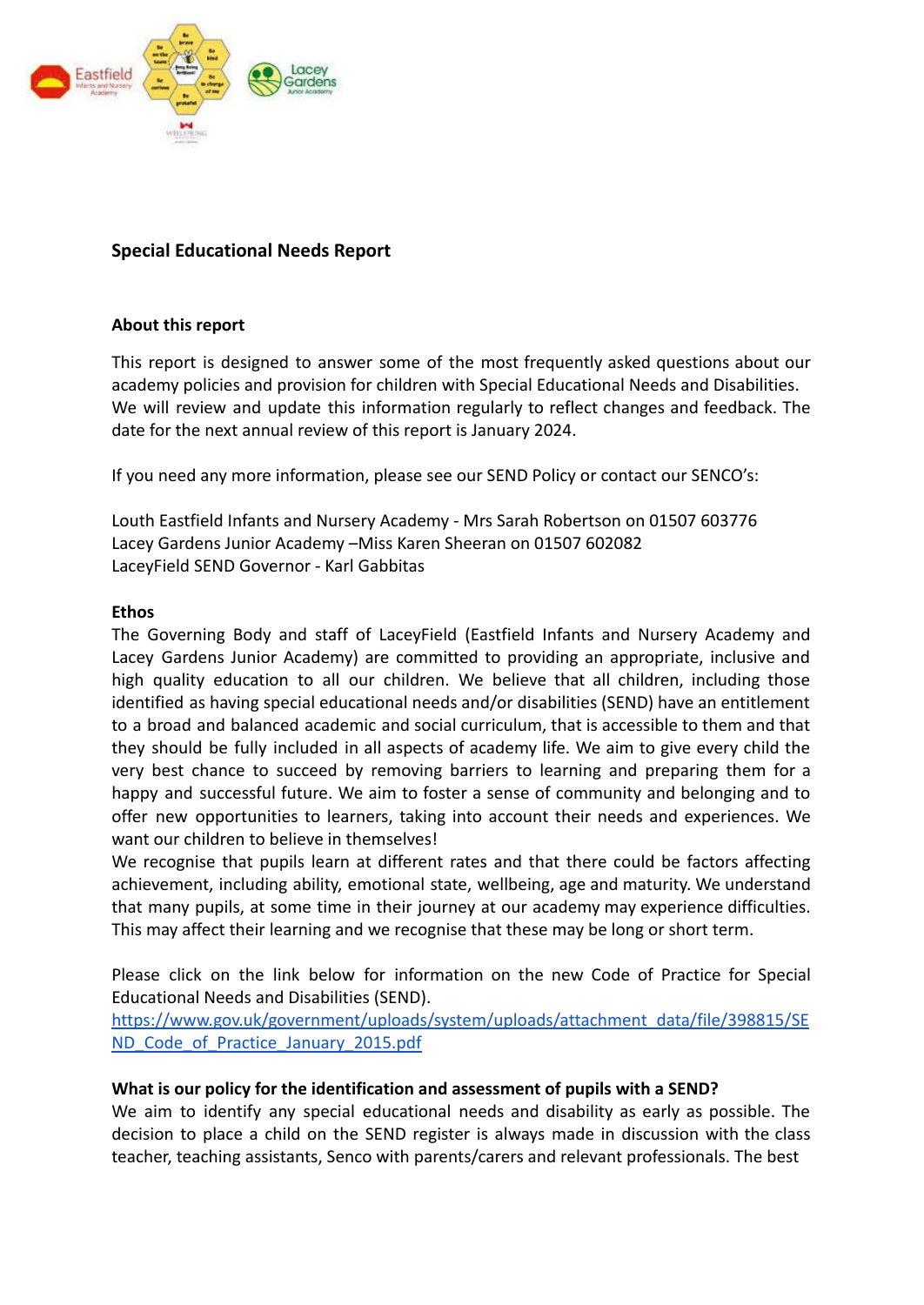

interests and wellbeing of the child are paramount. When considering if a child needs SEND support we take into account:

- The pupil's previous progress and attainment
- The teacher's assessment and experience of the pupil
- The pupil's development in comparison to their peers and national data
- The views and experience of parents
- The pupil's own views
- Specialist assessment and advice from external support services, where appropriate
- The pupil's attendance rates at school over time.

#### **What is the procedure for making provision for pupils with SEND?**

Most of our pupils with SEND have their all of needs met as part of high quality teaching. This may include teachers differentiating learning to enable all children to have access to the curriculum. In some cases, group intervention and or personalised learning plans will be provided. If a pupil is identified (through the assessment process) as having special educational needs their teacher and SENCO will consider relevant information to determine the support required to remove barriers to learning. Where additional provision for SEND is in place staff will liaise with the child and their family. LaceyField follow the Graduated Approach. (Assess, Plan, Do, Review)

| Step 1: Quality | <b>Assess</b>    | Plan          | <b>Do</b>       | <b>Review</b>    |
|-----------------|------------------|---------------|-----------------|------------------|
| <b>First</b>    | Formative/       | The class     | Differentiation | Use formative    |
| Teaching.       | summative        | teacher will  | could           | and              |
| Need identified | assessments      | differentiate | be done in a    | summative        |
| by              | show             | planning      | number          | assessments to   |
| Class Teacher/  | that a child is  | as a means of | of ways         | evaluate the     |
| Professional/   | not              | removing the  | including;      | impact           |
| Parent          | making           | barriers      | Pre and post    | of the           |
|                 | progress or is   | to learning.  | learning        | differentiation. |
|                 | finding an area  |               | Differentiated  | <b>This</b>      |
|                 | of               |               | task            | will be          |
|                 | learning         |               | Adult support   | discussed at     |
|                 | difficult. The   |               | Specialised     | pupil progress   |
|                 | barrier to       |               | resources       | meetings.        |
|                 | learning         |               | Peer support    |                  |
|                 | will fall under  |               | Prompts and     |                  |
|                 | one of           |               | frameworks      |                  |
|                 | four categories; |               |                 |                  |
|                 | Cognition and    |               |                 |                  |
|                 | learning         |               |                 |                  |
|                 | Sensory or       |               |                 |                  |
|                 | physical         |               |                 |                  |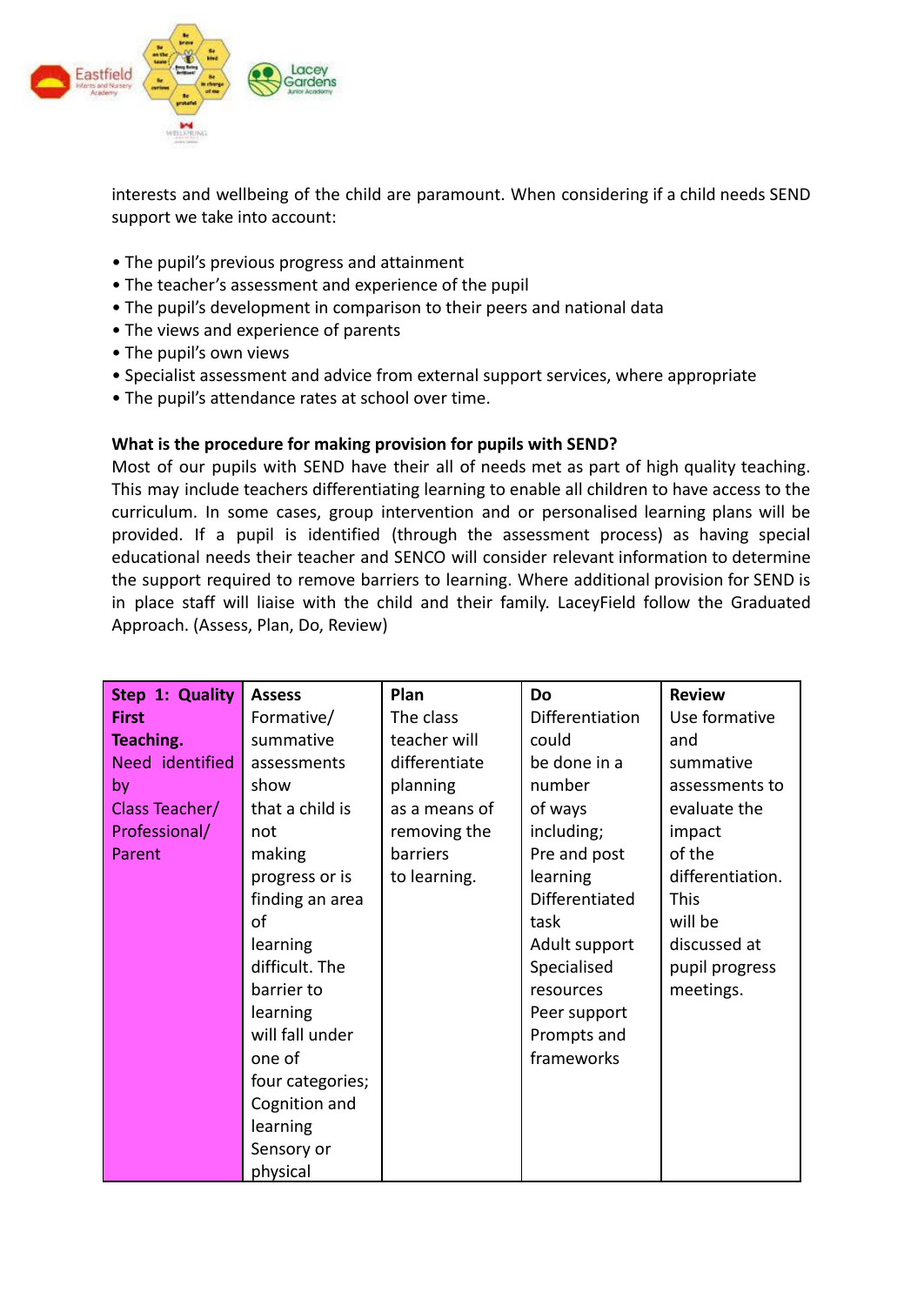

| Communication           |  |  |
|-------------------------|--|--|
| and                     |  |  |
| interaction             |  |  |
| Social,<br>emotional or |  |  |
|                         |  |  |
| mental                  |  |  |

Has the child made better than expected or at least expected progress? If yes, then continue at the current level as long as is necessary. If no, move onto step 2.

| Step 2:          | <b>Assess</b>      | Plan             | Do              | <b>Review</b>    |
|------------------|--------------------|------------------|-----------------|------------------|
| <b>Cause for</b> | Formative/         | The Cause for    | Interventions   | Use formative    |
| <b>Concern</b>   | summative          | Concern form     | will begin and  | and              |
| form completed   | assessments        | will be          | differentiation | summative        |
| (following the   | show that a        | discussed by     | in the          | assessments to   |
| Graduated        | child is not       | the Senco and    | classroom will  | evaluate the     |
| Approach.)       | making             | the class        | be evaluated    | impact of the    |
|                  | progress or is     | teacher and      | and developed   | interventions    |
|                  | finding an area    | appropriate      | with the        | and              |
|                  | of learning        | interventions    | inclusion team. | differentiation. |
|                  | difficult. The     | will be put into |                 | This could also  |
|                  | barrier to         | place, if        |                 | be done at pupil |
|                  | learning will fall | necessary.       |                 | progress         |
|                  | under one of       | Parents          |                 | meetings         |
|                  | four categories;   | informed by      |                 |                  |
|                  | Cognition and      | Class Teacher at |                 |                  |
|                  | learning           | that             |                 |                  |
|                  | Sensory or         | stage.           |                 |                  |
|                  | physical           |                  |                 |                  |
|                  | Communication      |                  |                 |                  |
|                  | and interaction    |                  |                 |                  |
|                  | Social,            |                  |                 |                  |
|                  | emotional or       |                  |                 |                  |
|                  | mental             |                  |                 |                  |

Has the child made better than expected or at least expected progress? If yes, then continue at the current level as long as is necessary. If no, move onto step 3.

| Step 3:             | <b>Assess</b>  | Plan             | Do              | <b>Review</b>  |
|---------------------|----------------|------------------|-----------------|----------------|
| <b>SEND Support</b> | A request for  | A personalised   | The SEND Plan,  | Use formative  |
| A Personalised      | outside agency | <b>SEND Plan</b> | any further     | and            |
| <b>Support Plan</b> | assessment     | will be created  | interventions   | summative      |
| and/or              | and/or support | by the class     | and             | assessments to |
| outside agency      | may be         | teacher and      | differentiation | evaluate the   |
| support will be     | requested at   |                  | will be         | impact         |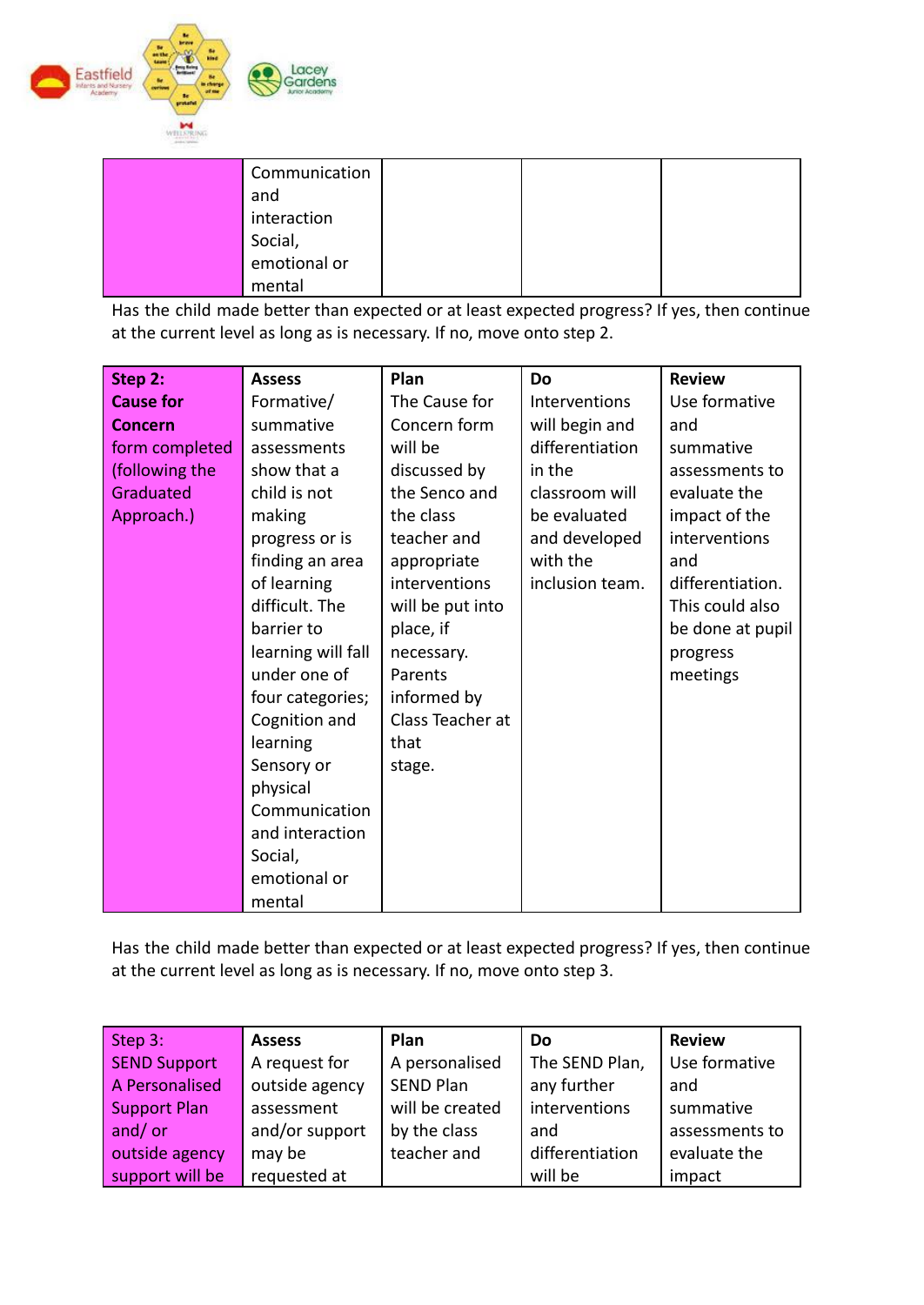

| implemented | this stage. The | senco and        | implemented    | of the SEND      |
|-------------|-----------------|------------------|----------------|------------------|
|             | following       | shared with      | for another    | Plan,            |
|             | services may be | parents at a     | cycle.         | interventions    |
|             | utilised;       | review meeting.  | At this level  | and              |
|             | Specialist      | These are held   | there may be   | differentiation. |
|             | <b>Teaching</b> | at a minimum     | targeted       | A SEND Review    |
|             | Service         | of three times a | staff training | will take place  |
|             | Educational     | year.            | and support.   | with parents     |
|             | Psychologist    |                  |                | and may          |
|             | <b>Working</b>  |                  |                | involve outside  |
|             | Together        |                  |                | agencies.        |
|             | Team.           |                  |                |                  |
|             | Portage         |                  |                |                  |
|             | Young Person's  |                  |                |                  |
|             | Nursing Team.   |                  |                |                  |
|             | Speech and      |                  |                |                  |
|             | Language        |                  |                |                  |
|             | Support.        |                  |                |                  |
|             | Community       |                  |                |                  |
|             | Paediatrics     |                  |                |                  |

Has the child made better than expected or at least expected progress? If yes, then continue at the current level as long as is necessary. If no, review and implement another cycle of support before moving onto a request.

| <b>Request for</b> | <b>Assess</b>    | Plan            | Do             | <b>Review</b>        |
|--------------------|------------------|-----------------|----------------|----------------------|
| <b>Education</b>   | Any request for  | <b>EHC Plan</b> | <b>EHCP</b>    | <b>Annual Review</b> |
| <b>Health</b>      | an Education,    |                 | implementation | with                 |
| and Care Plan      | Health           |                 |                | the Local            |
|                    | and Care Plan    |                 |                | Authority            |
|                    | <b>Needs</b>     |                 |                | (LA)                 |
|                    | Assessment will  |                 |                | Termly reviews       |
|                    | be discussed     |                 |                | within the           |
|                    | with parents     |                 |                | school.              |
|                    | and relevant     |                 |                |                      |
|                    | agencies. If all |                 |                |                      |
|                    | in agreement     |                 |                |                      |
|                    | the Senco        |                 |                |                      |
|                    | will complete    |                 |                |                      |
|                    | relevant         |                 |                |                      |
|                    | paperwork.       |                 |                |                      |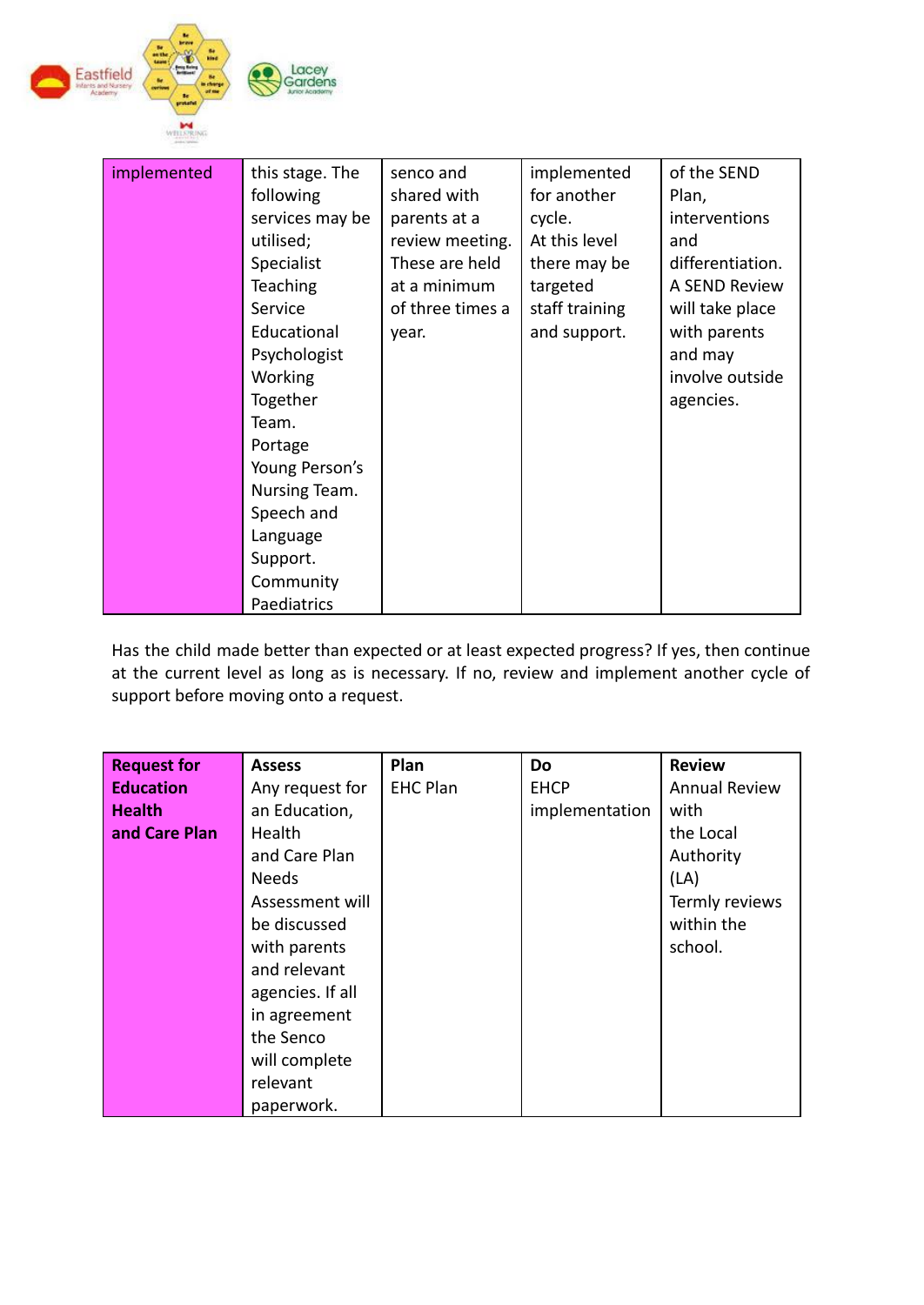

\*For our youngest pupils within our Academy (Nursery) additional support could be provided through the Early Years Inclusion Funding Pathway.

## **Referral for an Education, Health and Care Plan (EHCP)**

If a child has lifelong or significant difficulties, they may undergo a Statutory Assessment Process which is usually requested by the academy but can be requested by a parent. This will occur when complexity of need or a lack of clarity around the needs of the child are such that a multi-agency approach to assessing that need, planning provision and identifying resources, is required. The decision to make a referral for an EHCP will be taken at a SEND Review. The application for an Education, Health and Care Plan will combine information from a variety of sources including:

- Parents
- Teachers
- SENCO
- Educational Psychologist
- Specialist Teachers
- Social Care
- Health professionals

Information will be gathered relating to the current provision provided, action points that have been taken, and the preliminary outcomes of targets set. A decision will be made by a group of professionals from education, health and social care about whether or not the child is eligible for an EHCP. Parents have the right to appeal against a decision not to initiate a statutory assessment leading to an EHCP. Further information about EHCPs can found via the SEN Local Offer on Lincolnshire.gov.uk

#### **How does the Academy evaluate the effectiveness of its provision for SEND?**

The quality of teaching is the most important factor in ensuring all pupils make progress. We regularly review the quality of teaching in the school and ensure that teachers are able to identify how individual children learn best and what support they need.

We test the effectiveness of our SEND provision by checking pupil progress, to see if the agreed goals and outcomes for a pupils are being met. The teachers work with the SENCO, their parents and the child to make sure any SEND support is adapted or replaced by another approach if it is not being effective.

The SENCO and the Senior Leaders of the Academy report regularly to Governors on the quality of SEND provision and the progress towards outcomes being made by pupils with SEND. Governors also consider the attainment data for pupils with SEND and compare it with the progress of other pupils and the progress of pupils with SEND nationally.

This helps to ensure that the approaches used are based on the best possible evidence and are having the required impact on the progress and life chances for our pupils.

## **What are the academy's arrangements for assessing and reviewing the progress of pupils with SEND?**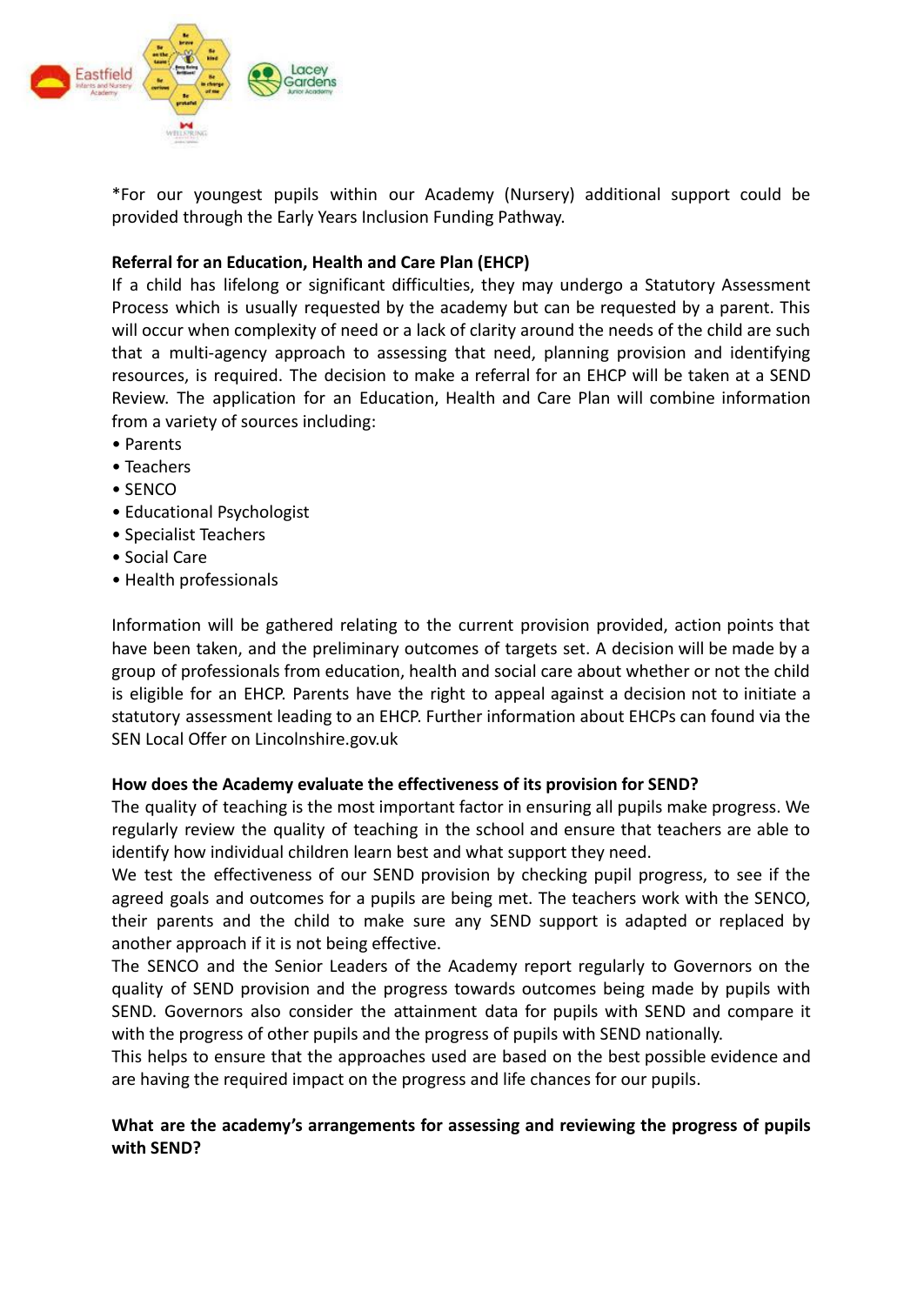

Every pupil in the academy has their progress reviewed regularly and this information will be shared with both parents and pupils. We provide an annual report to parents on their child's progress, normally at the end of the academic year.

Where a pupil is receiving SEND support, we provide review meetings on a termly basis. Some pupils with SEND may have reviews that are more frequent if they are required. Reviews involve the pupil, the family and other professionals where this is appropriate.

#### **SEND Reviews are used to:**

- Discuss what is working well and not working well
- Find out if the provision has been delivered as planned
- Review the pupil's progress towards meeting their goals and longer-term outcomes
- Discuss and agree clear outcomes for the future and update the personalised support plan (PSP) if necessary
- Discuss and agree future support needed
- Share advice and information on the things that parents can do at home to reinforce or contribute to their child's progress
- Identify the actions needed to meet the agreed outcomes, the responsibilities of the parent, the pupil, the academy, the local authority and other partners.

In addition to the above termly pupil progress reviews monitor the progress of pupils with SEND.

### **How does the academy adapt the curriculum and learning environment for pupils with SEND?**

We are committed to meeting the needs of all pupils including those with SEND. We have a duty not to directly or indirectly discriminate against, harass or victimise pupils with SEND. We make all reasonable adaptations to the curriculum and the learning environment to make sure that pupils with SEND are not at a substantial disadvantage compared with their peers. We work closely with families and partners to determine what pupils with SEND might need before they start with us and what adjustments we might need to make. We discuss with families what we can do to adapt the curriculum and/or the academy environment and to obtain additional resources and support.

#### **What expertise and training do the academy staff have in relation to SEND?**

We are committed to developing the ongoing expertise of our staff. We have several professionals within our academy

who have a high level of expertise and training in SEND. We have the current expertise in our academy:

- Working memory Attachment disorder Portage Course.
- Makaton training
- ElkanTraining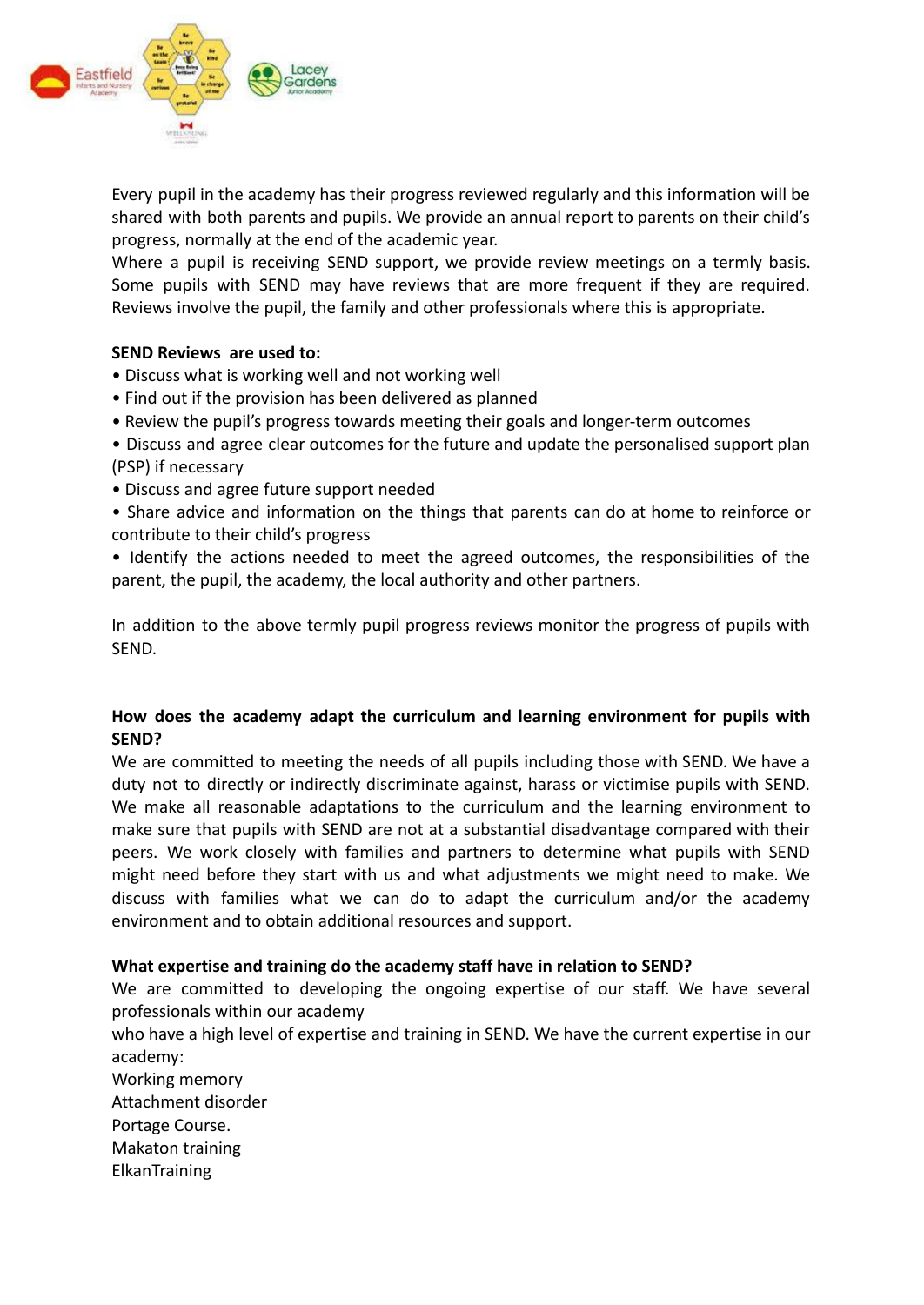

Precision Teaching Training Teaching English as a foreign language Paediatric first Epipen training Training on administering Bucal Cavity Medicine for Epileptic Children Tier 1, 2, 3 Making Sense of Autism. Team Teach Attachment Training

### T**hat equipment and facilities are available to support pupils with SEND?**

As previously stated, for all children quality first teaching, including pre and post teaching, is the initial and most powerful tool to accelerate progress. Alongside intervention programmes, we use a range of resources to support children with SEND.

#### **To support your child at school we offer**

- Changing facilities and shower area at Louth Eastfield Infants, ramps to the playgrounds on both sites.
- We also follow programs set by the Speech and Language Therapist, physiotherapy department and occupational therapy for individual children.
- The Elkan trained TA supports the work of the Speech and Language and those children who have Language and Communication difficulties.
- Some of our staff are Makaton trained.
- Consideration is made to the classroom layout and the use of IT to support the children's needs.

#### **Learning outside the classroom**

At the Eastfield Academy we actively encourage outside learning for all children. All children will have opportunities to use the wider grounds and the courtyards in the school.

At both Academies educational trips and after school activities are open to any child within the stated age range.

#### **Pupils with medical needs**

If a pupil has a medical need then a detailed care plan is compiled with the support of the relevant medical professionals in consultation with parents/carers. These are discussed with staff working with the pupil. Where necessary and in agreement with parents/carers medicines are administered in school. Both academies have received training in using epipens and administering Bucal Cavity Medicine for Epileptic Children. In the school there are paediatric first aiders/general first aiders in all the year groups and these staff are on duty on playgrounds during lunch and playtime breaks.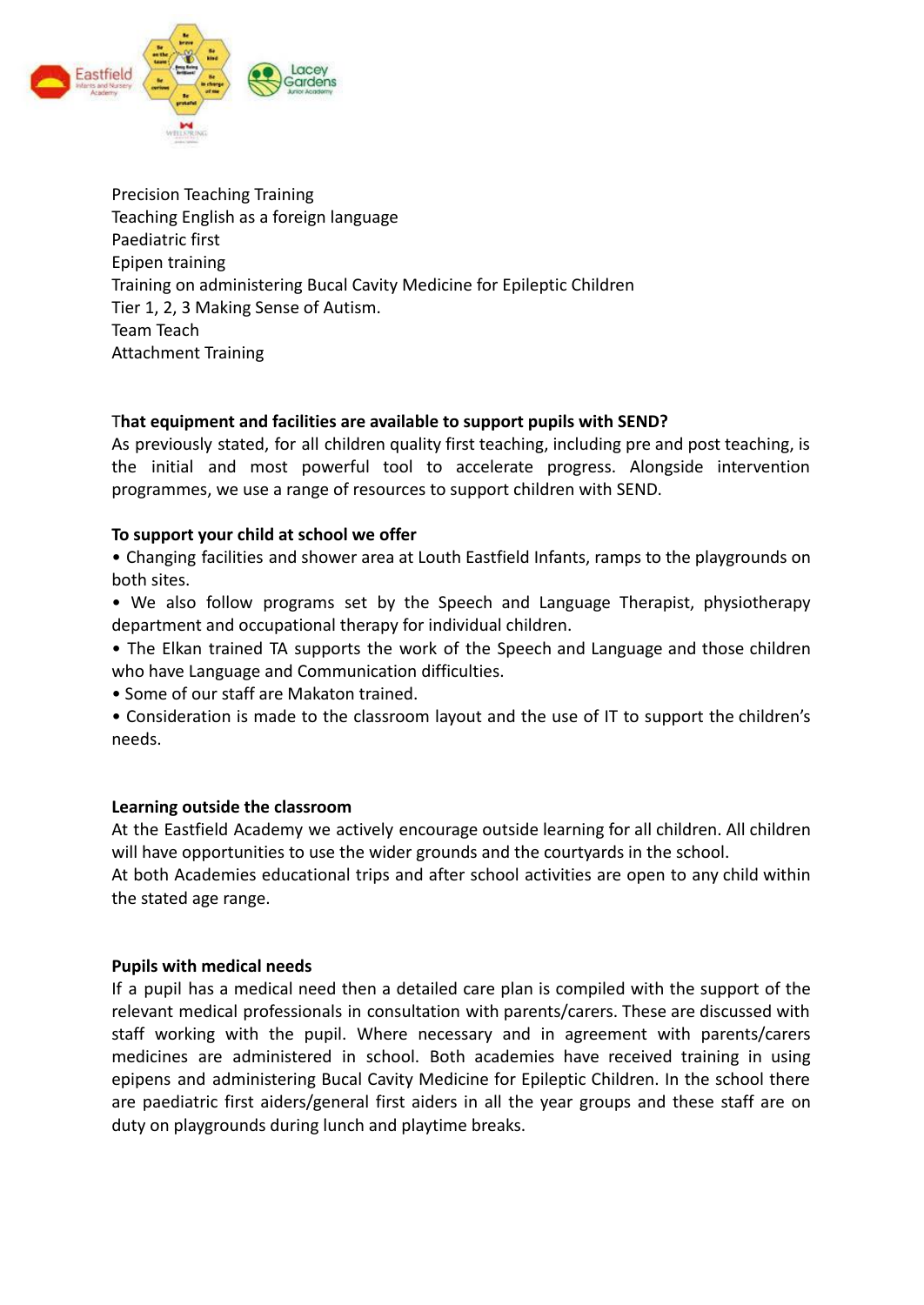

## **What are the arrangements for consulting and involving parents of pupils with SEND in their child's education?**

At both Academies we believe that a close working relationship with parents is vital in order to ensure:

• Early and accurate identification and assessment of SEND leading to appropriate intervention and provision.

- Continuing social and academic progress of children with SEND
- Personal and academic targets are set and met effectively.

• Parents are invited to attend meetings with external agencies regarding their child, and are kept up to date and consulted on any points of action drawn up in regards to the provision for their child.

### **What are the academy's arrangements for supporting pupils with SEND when they join the academy or leave the academy?**

Every transition at the academy is planned carefully. The EYFS Leader organises and plans for the transition between each phase of the EYFS to ensure the child makes a smooth transition. The EYFS Leader also plans the transition of F2 pupil to Year 1 in order to ensure every child is prepared to access the National Curriculum.

Across the academy transition, meetings take place to share information for every child each year. Opportunities are given throughout Year 2 for pupils to develop good relationships with the Junior School. The transition from Year 2 to Year 3 is carefully planned and meetings are held between Eastfield Academy and the Junior Academy to ensure information is shared so that children get the very best start to Key Stage 2. For children who need additional support during transition, additional visits, meetings with parents and observations in the child's current setting are organised.

All Mid-year admissions (parents/carers and children) are invited into academy to meet staff and familiarise themselves with the setting. Academy staff will then contact the previous setting to obtain all pupil records. For children with SEND, the SENCO will contact the previous settings by telephone and may visit to receive additional information about how best to meet the needs of the child.

## **Where can I find more information about SEND services in Lincolnshire?**

There are support groups around the county which cover a range of needs.

• In Louth there is a Children's Centre (01507 607087) situated at Louth

Eastfield Infants which can provide support and help for children.

• Louth Area Autism Family Support group: Contact Ray Smith 07982787823.

• ESCO (Early Support Coordination) the service is parent led and it helps them to coordinate all the professionals involved with your children.

#### **National Organisations**

There are also links to other SEN websites below:

www.barnardos.org.uk – information for parents around Special Educational Needs advice. www.ipsea.org.uk – information for parents around Special Educational Needs advice.